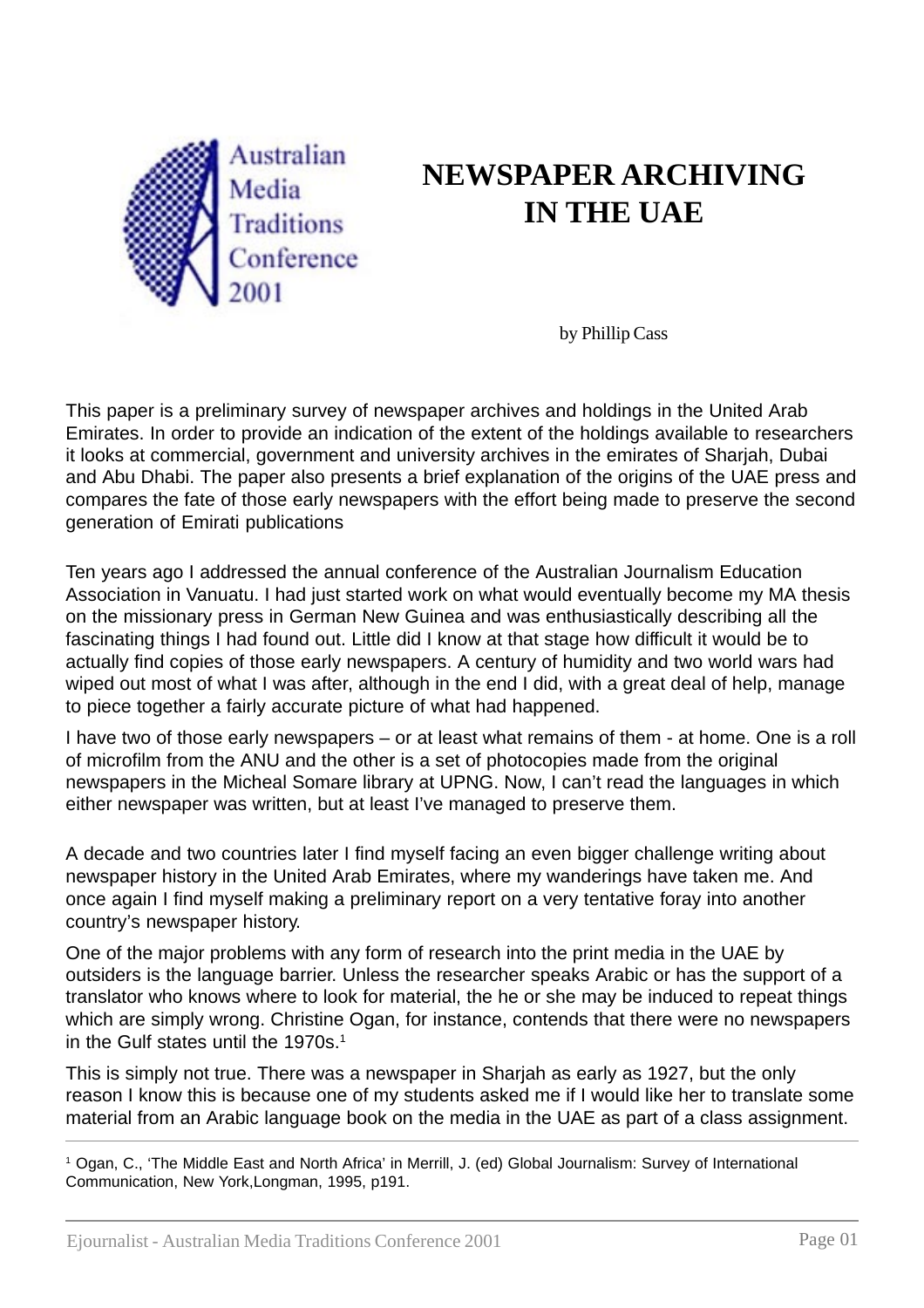Had it not been for her determination (one she shares with the rest of my Com303 class) that I should learn as much about the UAE as possible, I would still be entirely ignorant of these matters.

True, my chances of finding any of these papers are slim. One was a wall newspaper pasted up clandestinely, one was written on the backs of shopping bags and they were probably all hand written.

Copies may exist in the hands of the families which produced them, but this is uncertain. I have found no record of them in my preliminary search for newspaper archives in the UAE. This is not entirely surprising. Until very recently literacy levels in the UAE and the Gulf generally were probably round one to two percent, being confined to men and those who attended religious schools where the emphasis was on learning to read the Holy Quran. Communication was oral and private, being highly effective nonetheless.

Tehranian identifies a dual system of communication (that is, oral and private and public and printed) existing in contemporary Iran, a situation also referred to in a somewhat larger context by Mowlama.<sup>2</sup>

Thanks to the leadership and vision of Sheikh Zayed, education has become universally available in the UAE since the former Trucial States were unified in 1970 and now stands at around 70 percent of the total national population of 2.5 million. There was simply no market for newspapers before there was mass literacy and given the methods of production, it would not be surprising if such ephemera had completely disappeared.

The early newspapers reflected the limited nature of literacy, being produced by men who stood out because they were literate, had travelled and were aware of political events outside their own country.3 They were generally merchants and therefore powerful figures in a relatively poor country. The use of their proto newspapers to protest against the British may have been influenced by their resentment at such British policies of forcing them to sell their pearls – one of the Gulf's staple commodities – to Indian middlemen, who could be taxed, rather than directly to Europeans, who could not.4

The first newspaper in the UAE was Al Oman, founded by Mohammed Al Medfua in 1927. He wrote about news from other countries, rewrote articles from Arabic magazines and newspapers from other countries. He was joined by Sheikh Abdulla bin Ali Mahmood, Sheikh Ahmad bin Abdurman bin Hadeed and Sheikh Abdulla bin Saleh Al Mutawa.

The next paper to be founded was AI Amoud, a wall newspaper that used comedy and sarcasm to criticise the current political situation.

In 1933 Saut AI Asafeer (which translates as 'the sound of birds') appeared as an underground newspaper attacking the British presence in the Gulf. It was written by Ibrahim Al Medfua, who had started Al Amoud, Hassan Al Medfua, Handal Saleh and Ali Mohammed Al Sharfa. The paper as published in Dubai and Sharja. Significantly, the Emirati writers were joined by writers from two other Gulf states, Abdulla Al Sani from Kuwait and Abdulrahman Al Moawda from Bahrain.

Saut AI Asafeer was pasted up on walls and in the sougs, such as the AI Roukham, AI Oud and AI **Tawaweesh** 

<sup>&</sup>lt;sup>2</sup> See Ogan 191 and also Mowlama , 1996. I also discussed this with Mowlama during the second international conference on religion and the media in Edinburgh in July 1999.

 $3$  Ogan, p193

Interview, Sarah Saeed, Zayed University.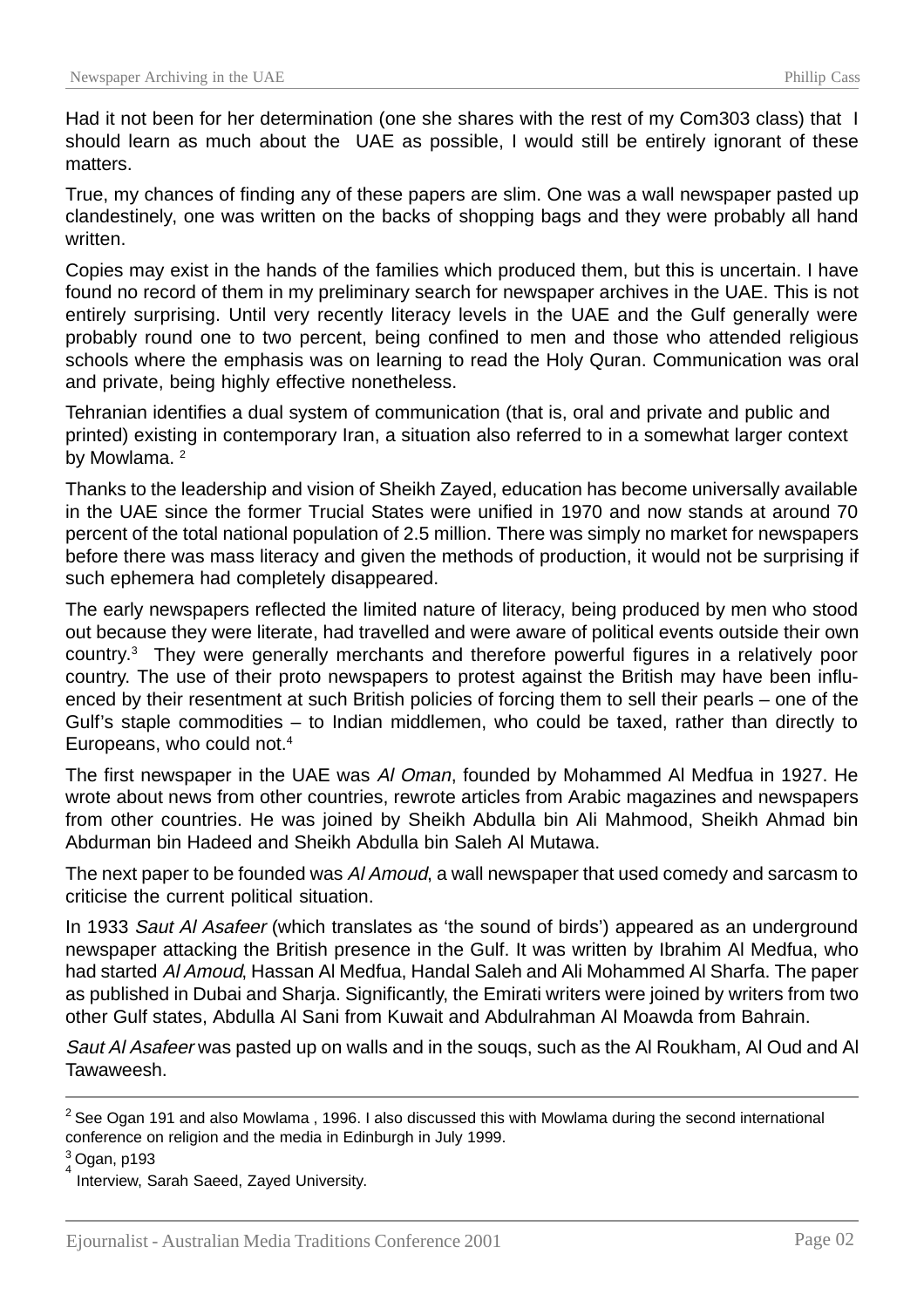At the beginning of the 1930s a remarkable newspaper appeared. This was Al Nakhi, the brainchild of Musabah bin Ebeed Al Daheri. Every morning Al Daheri went to the coffee houses in Al Ain to gather news and stories from local people. He took the stories home and wrote them up in the evening on the backs of shopping bags. The next morning he stuck the bags up in his shop for his customers to read. He wrote about accidents, crimes, births, deaths and marriages, travel, the doings of the ruler – all the normal contents of a daily newspaper.<sup>5</sup>



While these newspapers are known about, there seems to be little physical trace of them. If so, this is a pity, because it would mean that a unique event in the UAE's history had been lost. I shall, however, keep looking. The fate of the second generation of Emirati newspapers has been far more promising for future generations.

When newspapers reappeared in the UAE, they were mostly produced by the governments of the different emirates, but gradually commercial press appeared, run by educated men and backed by prominent families. The 1950s and 60s were a time of ferment in the Arab world, with nationalist sentiment and pan-Arab feelings. In the Gulf the day when oil revenues would change the balance of world economic power forever were approaching. In Abu Dhabi the British backed the rise to power of Sheikh Zayed and the first moves towards unifying the emirates were being made. Across the red Sea Egypt's President Nasser, with his own brand of Arab socialism, was upsetting the West and using his own state-controlled media to criticise the wealthy families who held on to the wealth of Saudi Arabia. It was into this atmosphere that the second generation of newspapers and magazines in the UAE was born. This is not the place to present a history of the press in the UAE; suffice it to say that within the past half century the Emirates has experienced the same entwined growth of the press and literacy seen elsewhere in the world.

<sup>5</sup> The material on old UAE newspapers comes from Abdulla Ali Al Taboor, The Development of the Media Establishment in the UAE and its effect on Cultural Development. Cultural Foundation, Abu Dhabi, 2000. It was translated for me by Rheem Ali, one of my third year students.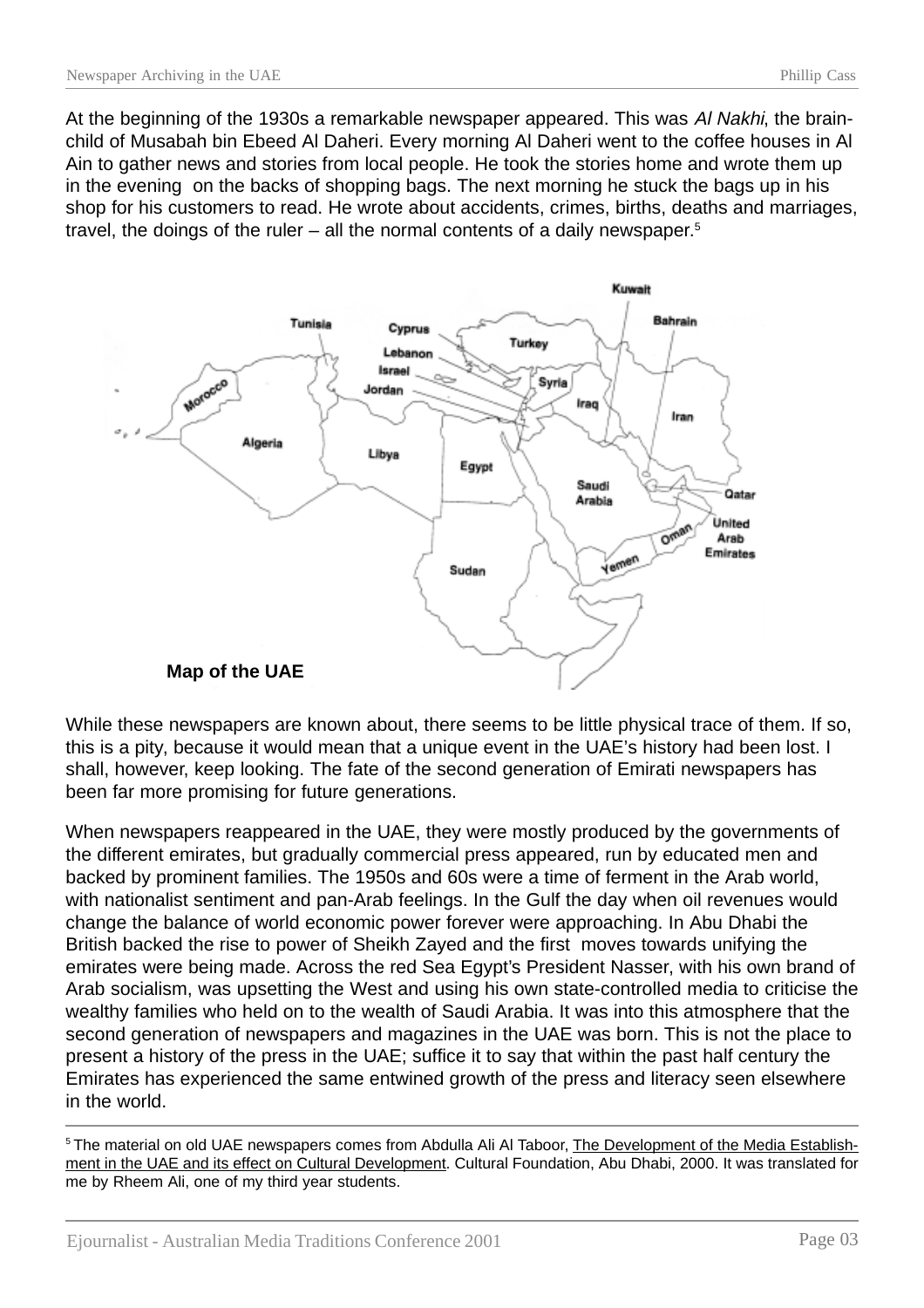At first the publications were fairly innocuous things like the Arab Postal Union magazine, but as power devolved more and more on the emirates, so too the governments began to see a need for government publications that would promote the official view and represent the rulers to the slowly growing number of literate people.

The first "proper" newspaper in the UAE was Al Ittihad, which remains to this day. Once the emirates were united in 1970, the government used the press to promote national unity and to encourage literacy. More interestingly, the government also began publishing in English in order to provide news and information to the large expatriate population. Apart from native English speakers, English has also served as a medium of communication for people from Pakistan, India, Sri Lanka, Bangladesh and the Philippines. The UAE has therefore developed two parallel newspaper systems, one in Arabic and the other in English. Sometimes, as in the case of Gulf Today and Al Khaleej, the same company produces newspapers in both languages. Unlike their predecessors, however, the future of some of these newspaper seems assured. As will become clear in the next section, however, the survival of a particular newspaper can depend on its parent company being willing to commit very large sums of money. The following survey of what is being done in four locations in the

باأن نقعت الاتحادة الصفحة الأولى من العدد الأول لجريدة الأتحاد الصادرة في تشرين الأول ١٩٦٩ م . **Al Ittihad**

UAE brings to light a number of key issues in newspaper preservation. One is the very large sums of money needed to preserve newspapers and the problems of keeping physical copies of newspapers. It also raises the debate over the relative merits of electronic as opposed to physical preservation. This debate has recently been brought to fever pitch in the library community by Nicholson Barker's book *Double Tug*, which has engendered some heated responses.<sup>6</sup>

<sup>6</sup> See, for instance, Richard Cox, 'The Great Newspaper Caper: Backlash in the Digital Age,' http:// www.firstmonday.dk/issues/issue5\_12/cox/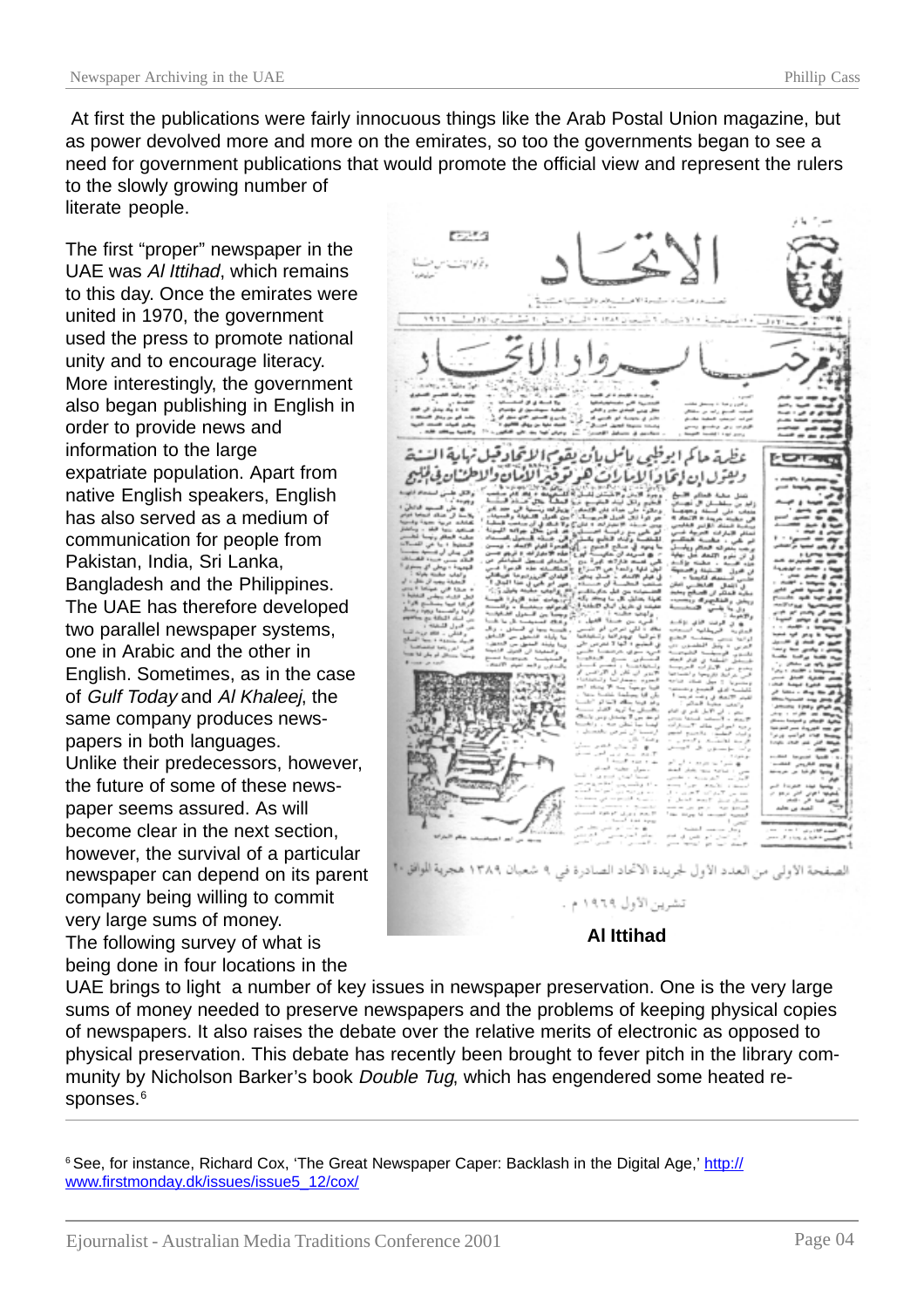## **The Gulf News, Dubai**

The Gulf News is set to embark on an extremely ambitious project to convert the paper's entire back run, which dates back to 1978, to digital form.

The paper keeps files of papers in current usage, going back two years. Papers from the past five years are kept in an air conditioned basement. Papers from before that are in an air conditioned shed.

According to the paper's administrative editor, Nicholas Coates, there have been few problems with page survival.<sup>7</sup> The main problem, as anybody who has worked in newspapers knows, is with people cutting pages and articles out of papers.

Coates said this was not so much a problem when the paper kept duplicate issues, but they no longer do because of space problems.

One legacy of the cutting is that the paper's first issue is missing its masthead and all complete copies of the first issue have disappeared.

Coates said the paper averaged about one member of the public a day coming in and asking to look for something in a back issue. These could be people looking for old advertisements or stories, or students researching a topic. The paper usually asked the person to be fairly specific about what they wanted and generally limited searches to about half an hour. Anything older than six months was rarely looked at because of the complexity of wading through stacks of old papers.

Coates said the Gulf News was constantly assessing the need to keep old copies of papers. The copies are not bound, but folded and kept in order. The Gulf News also keeps copies of all other UAE papers going back 10 years.

The Gulf News started life as a tabloid in 1978. It used a very light newsprint when it started, "almost airmail weight." The paper went to a much heavier glossy paper about 10 years ago to meet the demands of advertisers who wanted good reproduction for colour ads. Apart from the physical storage of back issues, the Gulf News also keeps an extensive cuttings collection. It now has about 10,000 files.

The paper is now considering a plan to transfer all of its archives to digital form. Under the proposal all issues will be scanned using a system developed by Scottish company Televisual.8 This will allow the pages to be stored as full image pdf files and simultaneously broken down into its component parts, the whole to be linked to a fully indexed search engine. This will allow people to either call up whole pages or to search for individual stories, photographs, headlines etc. Coates said the proposal was to begin scanning the papers from the most recent editions and work back. He estimated the project would take three to four years to complete. Tests have already been carried out to see how early editions stood up to scanning and to determine whether the lightweight paper used on early editions would allow text to show through the pages.

The Gulf News already has an online photographic archive for current use, but for the archiving project it will select about 50-60,000 pictures for electronic storage. The main aim would be to keep local and national photographs of historical significance. Coates said the Gulf News had considered microfilming its archives, but had decided against it. He said the proposal for a digital archive had been made about 10 years ago, but the company had only recently found a system that could do what it wanted.

<sup>7</sup> Interview with Nichols Coates, Administrative Editor, Gulf News, Dubai, May 30,2001 <sup>8</sup> Televisual, which is based in Dundee, is at http://www.televisual.co.uk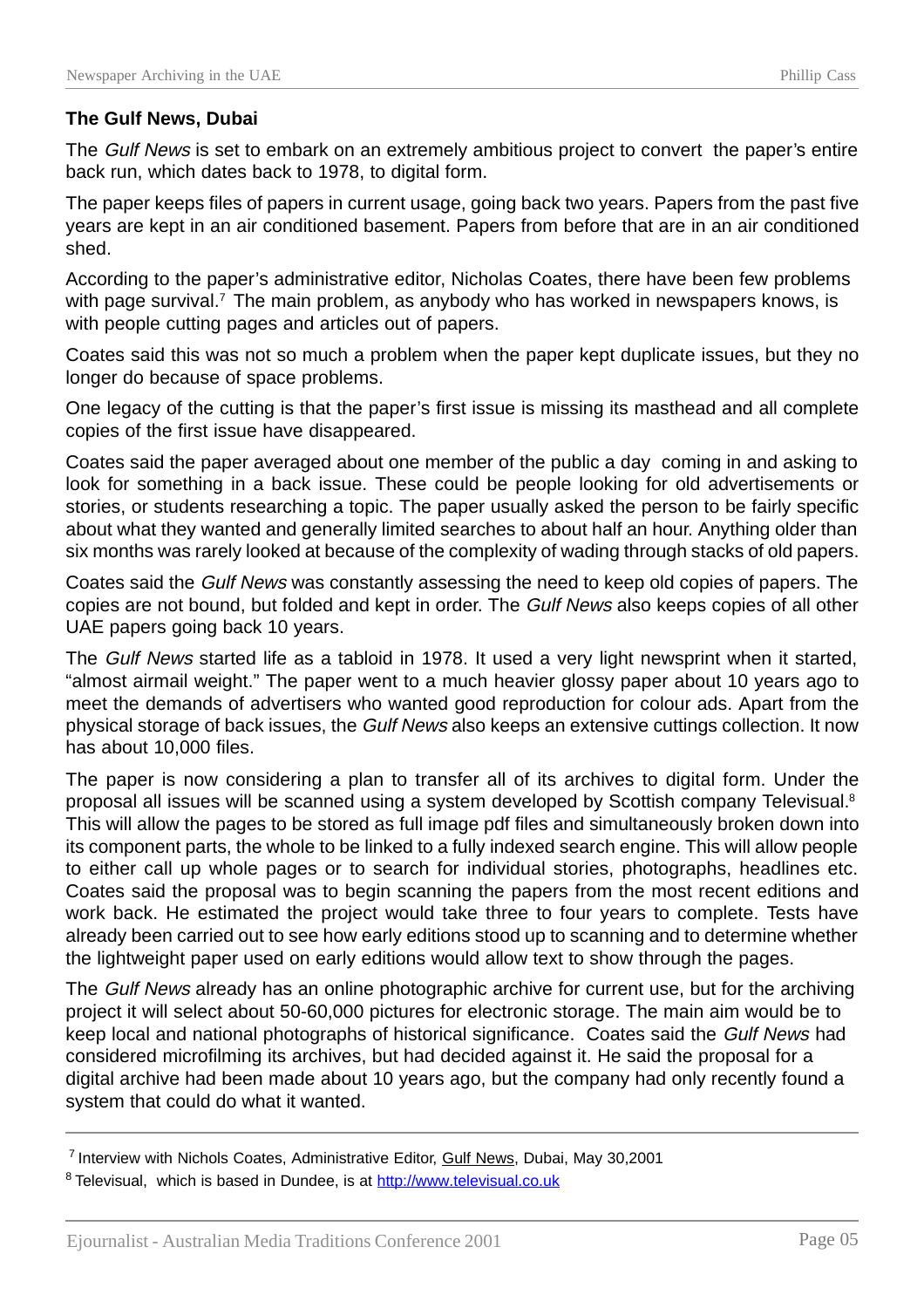"It's going to be very complicated," he said.

"We will need three types of scanners, but we will need backups because of the tremendous use they will have."

"They will wear out and bulbs will burn out."

The electronic archive will have multiple redundancy. Everything will be backed up on tape and if one system fails another will come on line and when it is brought back up it will automatically update itself.

Costs for the project are about Dhs700,000 (Aus\$350,000) for software and Dhs10-20,000 (Aus\$5-10,000) for hardware. If approved, the contract with Televisual will be for service, maintenance and updating to the latest standards so the system will always be up to date. Ultimately Coates hopes there will be access to the archives via the Internet and a terminal in the paper's waiting area for members of the public to use.

He hopes the project will be underway by the end of 2001.

# **Al Khaleej, Sharjah**

The Al Khaleej information center is reputed to be one of the best and most extensive collection in the UAE.<sup>9</sup> They have many requests from people to look for material, with many academics doing research. Many of Al Khaleej's senior staff went on to become academics, reflecting the tradition that papers were founded by intellectuals and people who held prominent positions in the country. Among its founders were men who went on to become ambassadors and government ministers.

The paper has had two lives, having been launched for the first time on October 19, 1970 and stopping on February 22, 1972 because of financial difficulties after about 300 issues. The first issue was a four page broadsheet and was printed in Kuwait. The paper was relaunched in 1979 with 16 pages and its own press.

In common with most Gulf papers it publishes regular daily supplements on such diverse subjects as sport, culture and health as well as special publications for such important events as Ramadan.

Its other early venture was Al Sharooq, a monthly magazine which lasted for 12 issues. It came back as a weekly on April 9, 1992. The company prints several specialist magazines aimed at women (Kul Al'Osra), children (Al Azkya), students (Shebal Al Khalee) and a regular business magazine, Al Eqtisadi. Most of these magazines were all launched in 1996. It also began publishing of a daily English newspaper, Gulf Today, on April 16, 1996.

Musaa Abu Eid, a journalist with the paper's information center, said everything had been kept since the first issue, although when then first issue was reprinted a few years ago, it was a composite of several imperfect copies.

Two copies of everything the company publishes are kept in bound volumes. There are no back copies on microfilm, but whole pages of current issues are now scanned. A start was made on scanning the centre's large collection of cuttings files, but this was halted because of the time it was taking.

9 Interview with Musaa Abu Eid, journalist, information centre, Al Khaleej, Sharjah, May 23, 2001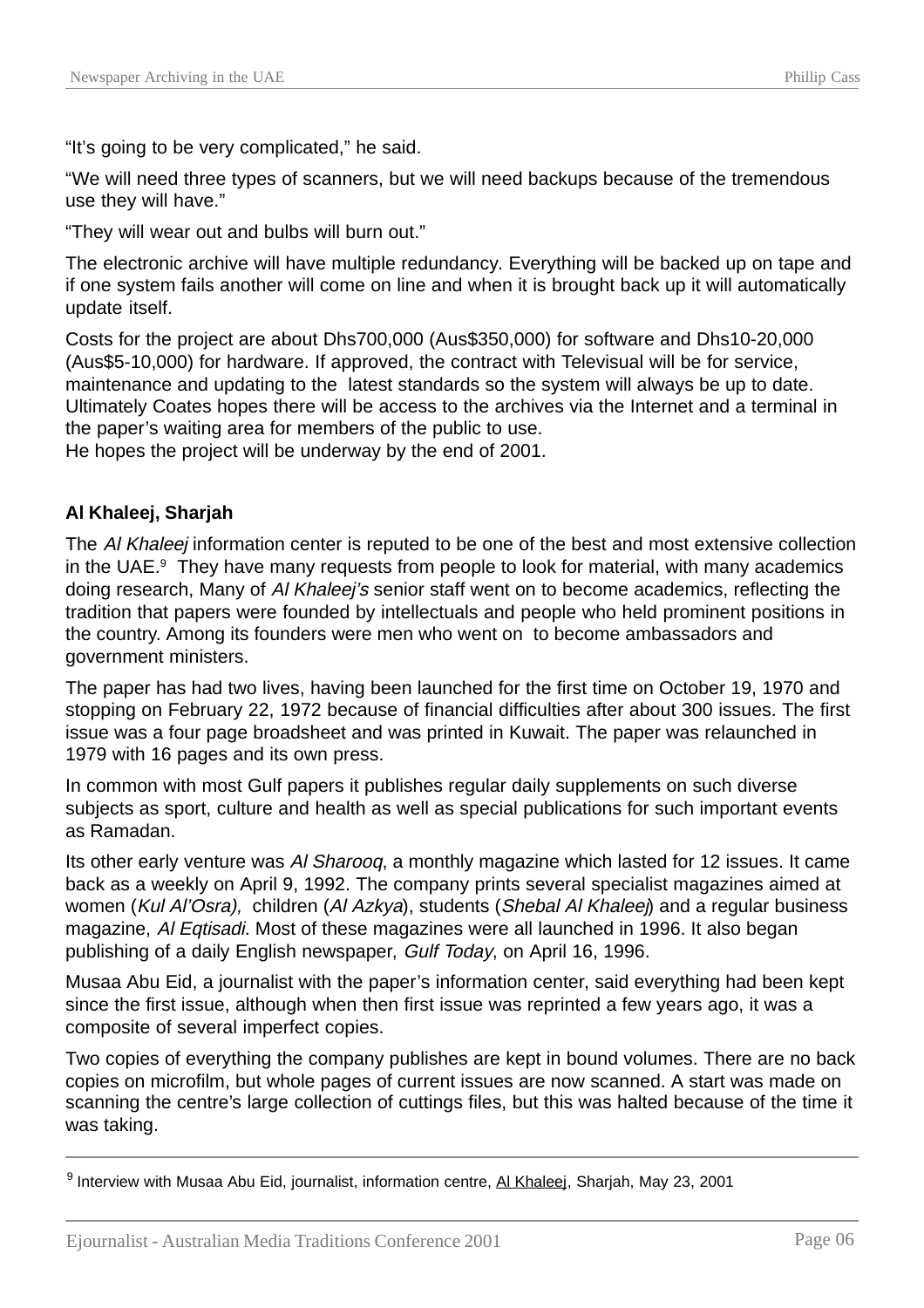The information centre's cutting files go back to 1980. They are divided into 50 sub-categories arranged by such categories as region and government. As an example, the Australian file is divided into students, politics, elections, press, children, women, government, sport and religion etc. The Australian arts and science files are very thin! The cuttings files contain material from a wide variety of sources including books and other UAE publications. The paper has now started a computerised clippings system.

Al Khaleej's photographic files are equally extensive. As an example it has 70,000 pictures filed under the names of people and somewhere between 5-10,000 photos of Sheikh Zayed alone.

In common with most UAE publications, the paper has an online archive on its daily website, but this only goes back a week.

# **Zayed University library, Abu Dhabi**

The ZU library keeps copies of the papers it gets for three months and then throws them out because of lack of space.10 Stacks of papers are also regarded as a fire hazard. Three months is judged to be adequate for student needs. The problems with magazines are the same. The library has cuttings folders, but these are actually taken off the net.

Library supervisor Daphne Selbert and information literacy librarian Fiona Hunt are aware of the debate over the best way to preserve newspapers, journals and magazines. They said the challenge with electronic preservation was whether the systems would stay the same.

"You can't guarantee the length of time material will survive or how formats will change," Selbert said. "There is a story that NASA can no longer look at some of its earliest Mars pictures because nobody knows how to retrieve them anymore."

There may also be a problem with electronic archives that rely on private or government funding suddenly losing their financial support.

"Even with online subscription services there is the possibility that if a magazine or journals switched to another provider we could lose everything, " she said.. "However, some databases have systems where you can own the magazine so if they change you at least keep the back issues."

Despite all these problems, Selbert believes that electronic storage offers better ease of access because of indexing. "There is so much out there and you don't have to wade through things physically," she said.

"Students are usually looking for something specific, by date or event, so they will usually just go to the net or a database to find what they want and this is where the advantage of indexing lies. "Our students like doing it this way.".

### **Centre for Documentation and Research, Presidential Court, Abu Dhabi**

The fact that a complete run of Emirates News exists is solely due to the decision of Dr Frauke Heard-Bey to start keeping copies of the paper in a tin trunk in her home in Abu Dhabi.<sup>11</sup> When the trunk filled up she moved the papers to the national archives in the presidential court and kept collecting the paper.

10 Interviews with Fiona Hunt, information literacy librarian and Daphne Selbert, library supervisor, June 3, 2001 <sup>11</sup> Dr Frauke Heard-Bey, Centre for Documentation and Research, Presidential Court, Abu Dhabi, June 10, 2001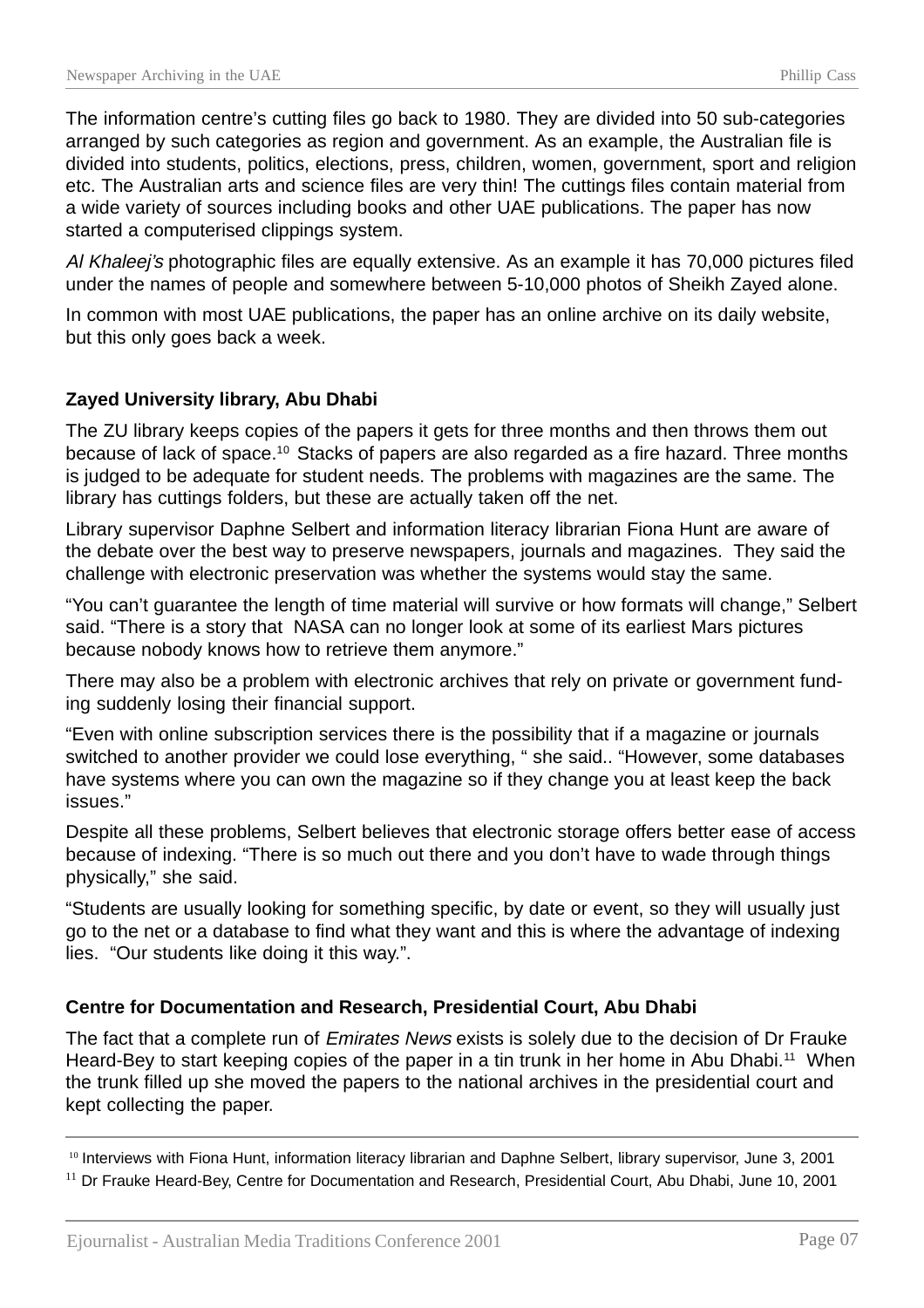Three years after the paper's demise it is, she believes, the only extant complete run in existence.

Newspapers, she said, fell into the real of 'grey' material, neither library nor archival. Along with the archive's main task of documenting and gathering printed information about the UAE and the Gulf, Dr Heard-Bey has made a point of collecting the ephemeral material put out by government departments, such as newsletters, statistics, pamphlets and so on. It seemed

obvious to her that she should also collect newspapers and so the archive's newspaper collection was born.

Emirates News started life as a four page tabloid weekly and ended its days as a glossy broadsheet. It went through various name changes, being called the Abu Dhabi News and the UAE News at various times.

The archives' newspaper collection has continued to grow, but in 1979 it diversified when Dr Heard-Bey began to cut articles out of newspapers and file them chronologically. Eventually she changed this to a subject based system. Since then the Khaleej Times and Gulf News have been regularly marked and cut up for filing. Al Khaleej is also occasionally used. The cuttings are now arranged in an extensive filing system. However, she believes that having the original cutting with its headline and layout gives researchers a sense of its context that is not available in electronic form.

Dr Heard-Bey believes that micfrofilm has advantages for

البيث 11 رمضان 1994 اخبار دبي لاعلانات يتفق عليها  $71$   $y = x$  arms مع الادارة نشرة إخبارية ثقافية تصدرها المكتبة فحطت بدبي صباح كل سبت . السنة الاولي - \_\_\_ ص.ب ٧٧ ديســــي العدد الاول AVE'S 4P سموحاكم البلادالمطم يفتتح كلمة العدد مُكتب قطر النقائي في ربي تحمدالله تبارك وتعالى الذى بغضه غرجن هذه الشعرة الإعبارية الى *السور دمن جسن* بعن الطائع ان حادف بزونهها حلول شهر رمدان الفطح وبهذه الناسبة الكربنة تتقدم باطرب التهانى لحماكم مي المطم الديخ رائد بن الكدوم المغل حضرة مناص الب وللمواطبين كافة راجين اللولى عزوجل ان جبده الغبخ واشد بن سبسه الكتوم ملى المسلمين بالبس والبركات. حفظة الله بافتتاح مكب تطرفتقاني سود امحان قسم في دين بحث والقرض من اصدار هذه الشرة هو الاسبار حكام الاماران المنفقسة والهبان بقدرا الجيد المتواضع والامكانيسات المحدودة فى قب از را زباء النصب وكان في نشر التقسافة وكل مناهو نبائع المهذا البلد الطبب استقباله فسبد الاستاذكرال ناحيي مەير سارنى جكومة قطر والسادة المواطنين. وليست هذه السترة فاسره على جهة ما اوواها كالمنفل حط فعاجدهم حاكم البسلاء المطم فى فقسسه على طائفة معينة بل هي ملك الجميع ، كما يستدلب العامر سفير الجمهورية للمربيسة أن نتقى كل ماحو ناقع لنشرء وكدا الرساك للرد للتحدده فى الكويت السادي كان عليها ادنفرها اذائرم الامر. يزور امارت الخايس والأيترب عن الفحن"ان بالنشرة ابوابا نذكر كى استقبل سفطه الله برو عنهافل سبيل الثال الخبارسمو الحاكم والحكومة كدا صارف حكوما قطر. إصاحب السو الشيخ واشدين سيدانكتوم تناءل البواحي الصبنية والاديبة والعثمية بوالطبة واستبل حفظه الله الوفء مثل - حاڪم دين المظم (@w والاقتصادية والتربية والرياضية وعلاود على ذلك الطي العراقي. تقبل الاعلانات العامة والحاصة لشرصا وكذلك وقد اللم حضرة صاحب السمو حاكم البلاد المعظم حفق تكريم الضيوفة الكرام التهانى واقد نعالى نبتأتوأن يوقفنا بالسير بهذاللمعل السيد عفع الجمهورية العربية المتحدة في الكون ومدير مطرف اطر والوقد الطي نحو الحجر دائصا على خدمة الصالح السام انه ولي العراقق وحضر الحفل اعبان البلاد والمسؤلون ولفيف من اسانفذ التربية والتظيم  $5.44$ أمين صقر العاملين بالساحق ودبىء أخيار دبي . أول نشرة إخبارية ثقافية تصدرها المكتبة العامة بدبي ـ صدر العدد الأول منها يوم السبت ١٤ رمضان ١٣٨٤ هجرية الموافق ١٦ يناير ١٩٥٦ م .

### **The Abu Dhabi News**

archival purposes and believes that microfilmed records should be good for at least a century. The major daily papers, such as Al Ittihad, Al Khaleej and Al Bayan are being filmed. The centre has every one of the UAE's many daily papers and tries to maintain a representative sample of papers from the Gulf Co-operation

Council countries. The centre's newspaper collection is bound in volumes which are kept in air conditioned rooms.

Electronic storage is a possibility for the future.